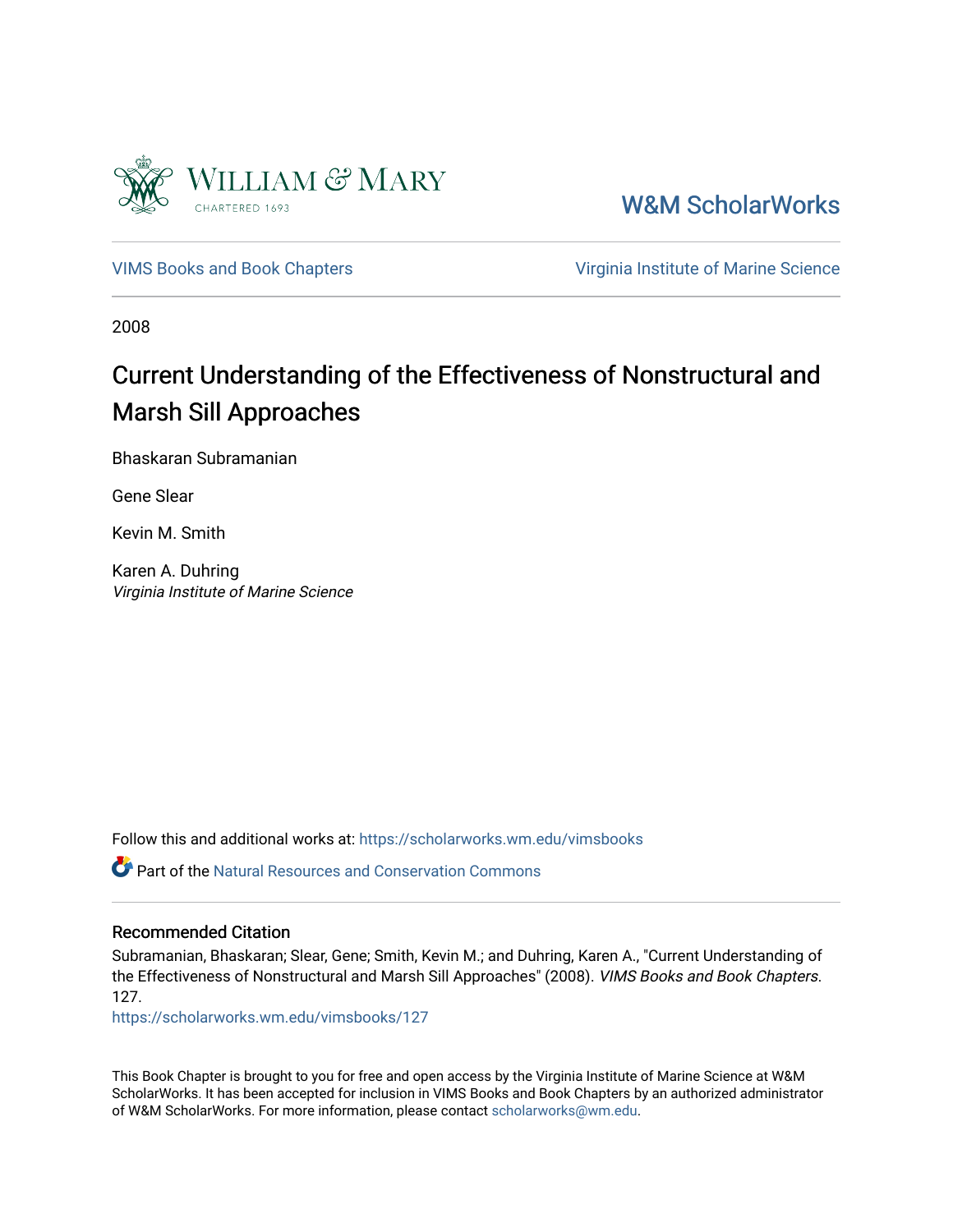# **Current Understanding of the Effectiveness of Nonstructural and Marsh Sill Approaches**

#### *Bhaskaran Subramanian1, Gene Slear2, Kevin M. Smith3, and Karen A. Duhring4*

*1Riparian and Wetland Restoration, Maryland Department of Natural Resources, Annapolis, MD 21401, bhaskaran\_s@verizon.net, 2Environmental Concern, Inc., St. Michaels, MD, 3Riparian and Wetland Restoration, Maryland Department of Natural Resources, Annapolis, MD 21401, kmsmith@dnr.state. md.us*, *and 4Virginia Institute of Marine Sciences/ Center for Coastal Resources Management, Gloucester Point, VA, karend@vims.edu*

# **ABSTRACT**

A panel session at the Living Shorelines Summit in Williamsburg, Virginia was dedicated to the current understanding of the effectiveness of nonstructural erosion protection methods and marsh sills. Four panelists described their professional experience with either design and construction or monitoring of projects in tidal waters of Maryland and Virginia, including marsh edge stabilization (marsh toe revetments), marsh sills with sand fill, and planted marshes. Their collective experience revealed that planted tidal marshes and supporting structures can be effective alternatives to revetments and bulkheads. Site-specific engineering is required to ensure they provide functional ecological benefits, particularly in medium and high energy settings. Another important factor for effective projects is landowner acceptance of dynamic shoreline conditions and the level of protection provided. Additional project tracking and research is needed to further investigate positive and adverse effects of created tidal marshes and supporting structures.

## **INTRODUCTION**

The principle of living shorelines can be defined as "a shoreline restoration and protection concept that emphasizes the use of natural materials including marsh plantings, shrubs and trees, low profile breakwaters/sills, strategically placed organic material, and other techniques that recreate the natural functions of a shoreline ecosystem" (1). The current paper is a summary of the presentations that were a part of the Living Shorelines Summit held in Williamsburg, VA from December 6 to 7, 2006, with Dr. Kevin Sellner as the facilitator. The most important goals for the panel were to be provocative, to challenge and inspire people about living shorelines projects, and to provide the most current information to increase understanding of the effectiveness of nonstructural and marsh sill approaches. This paper is not a conventional manuscript; rather, it summarizes the collective experience of four shoreline professionals who were directly involved with the design, construction, and monitoring of living shoreline projects. Their work and presentations are summarized below.

# **THE LIVING SHORELINE: MORE THAN SHORELINE STABILIZATION (Gene Slear)**

Approximately 4.7 million cubic yards of sediment cloud the waters of the Chesapeake Bay every year. More than 57% of this sediment load is from tidal erosion, both shoreline and nearshore (2).

Historically, shoreline erosion was managed by installing a wood bulkhead or placing stone against the bank. In the early 1970's, Environmental Concern (EC) constructed a salt marsh channelward of an eroding shoreline at a low-energy cove in Talbot County, Maryland. The marsh thrived, and shoreline erosion was reversed. Over the next two decades, scientists and engineers at EC refined and expanded the initial design, creating sustainable salt marshes in highly erosive environments.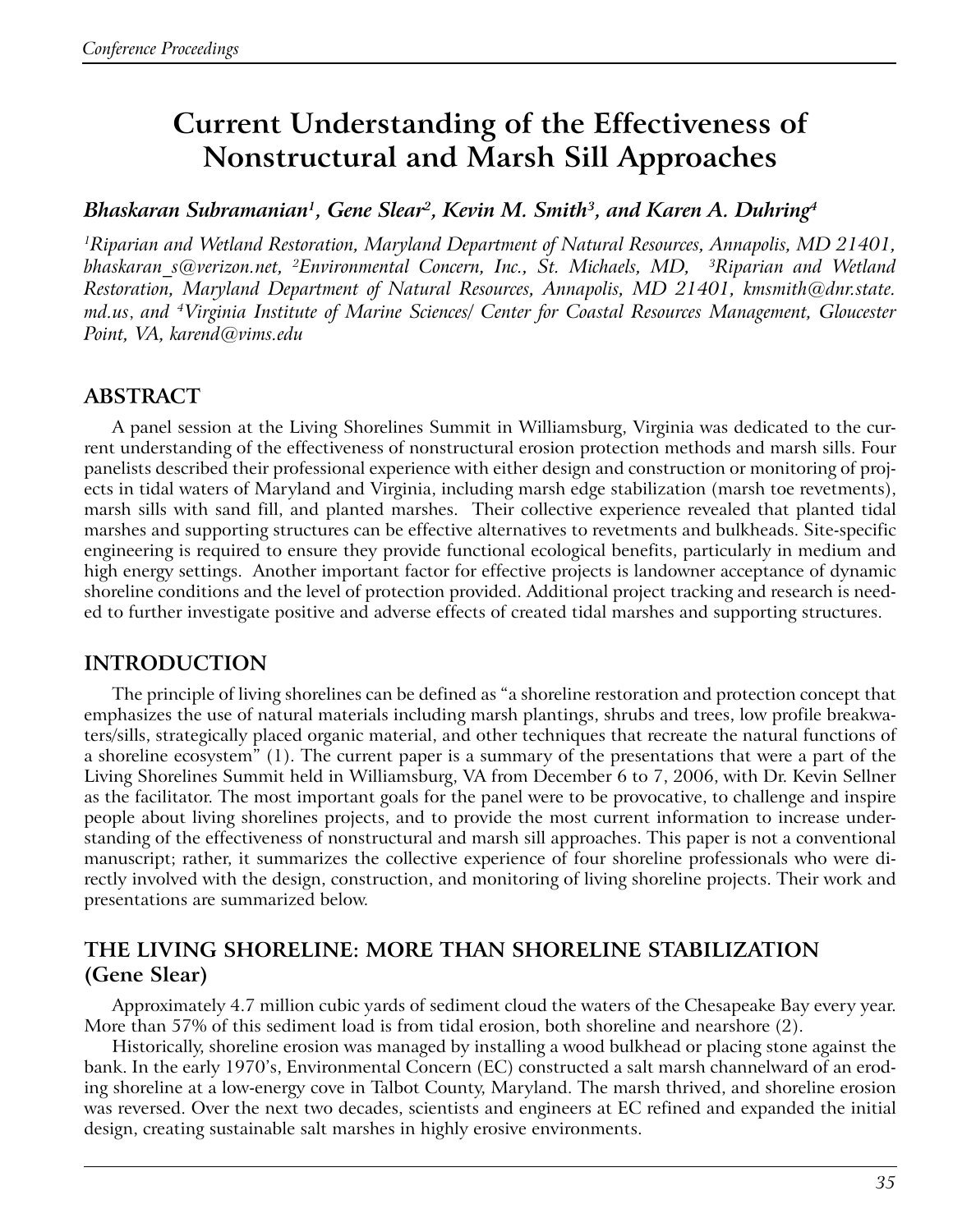The advantages of the Living Shoreline over the traditional riprap or bulkhead are well-documented. In the interest of clarity, we have presented the advantages in four general categories:

#### **Productivity**

The net primary productivity of the salt marsh exceeds that of most ecosystems (3). Tidal marshes provide the primary food sources for the Bay's living aquatic resources (4). Above-ground biomass in created *Spartina alterniflora* marshes on the Atlantic Coast or in Chesapeake Bay quickly reaches parity with natural marshes if basic conditions for marsh establishment and survival are employed (5).

#### **Habitat Enhancement**

- 80% of America's breeding bird population relies on coastal wetlands (4).
- 50% of the 800 species of protected migratory birds rely on coastal wetlands (4).
- Nearly all of the 190 species of amphibians in North America depend on coastal wetlands for breeding (6).
- The cost benefit for a living shoreline is significant. For every dollar spent to construct vegetative shoreline stabilization, as much as \$1.75 is returned to the economy in the form of improvements to resources, including submerged aquatic vegetation (SAV), fish, benthic organisms, shellfish, waterfowl, and wetland habitat (7).

#### **Water Quality**

The salt marsh traps silt and pollutants, including nitrogen and phosphorus contained in stormwater runoff and receiving waters (8, 9). However, only 30% of the nitrogen load is from surface runoff; the balance moves unimpeded to the Bay's waters via sub-surface flow and groundwater. When this flow encounters a salt marsh, denitrification will likely occur. Denitrification is an important but little known marsh process. Simply stated, high productivity plants such as salt marsh vegetation move large amounts of biomass (carbon) below ground to provide electrons necessary to drive a process which converts elemental nitrogen to  $N<sub>2</sub>$  (an inert gas), thereby dampening coastal eutrophication (10).

#### **Shoreline Stabilization**

Reduction of wave height (wave attenuation) and thus the severity of the impact at the upland bank is a function of wave interaction with the bottom, wave interaction with the sill structure, and wave interaction with marsh vegetation. Knutson *et al.* (8) report that *Spartina alterniflora* (SA) marshes significantly reduced wave height and erosional energy. Wave height was reduced by 50% within the first 5 m of marsh and 95% after crossing 30 m of marsh.

A properly engineered living shoreline will provide as much or more protection than riprap or a bulkhead and will improve water quality and enhance habitat as well. Engineering is site specific. Additionally, SA living shoreline design does not always fit neatly into the regulatory guidelines. This can be frustrating for the landowner who wants to protect the shoreline as quickly and as inexpensively as possible. In Maryland, the shoreline stabilization guidelines state that marsh creation is the preferred methodology and must be used wherever practicable (see new Maryland guideline details on page *xiii* ).

# **INTEGRATING HABITAT AND SHORELINE DYNAMICS INTO LIVING SHORELINE APPLICATIONS (Kevin Smith)**

It is common knowledge that shorelines are not stable, but dynamic (11). With the growing number of people moving to coastal communities (12), it can be safely assumed that there will be an increasing demand for the stabilization of shorelines. Traditional methods of shoreline stabilization typically lack a habitat component. Therefore, if we are to preserve and maintain the important role that natural shorelines provide, it is imperative that we develop solutions to address the need for erosion control, and to a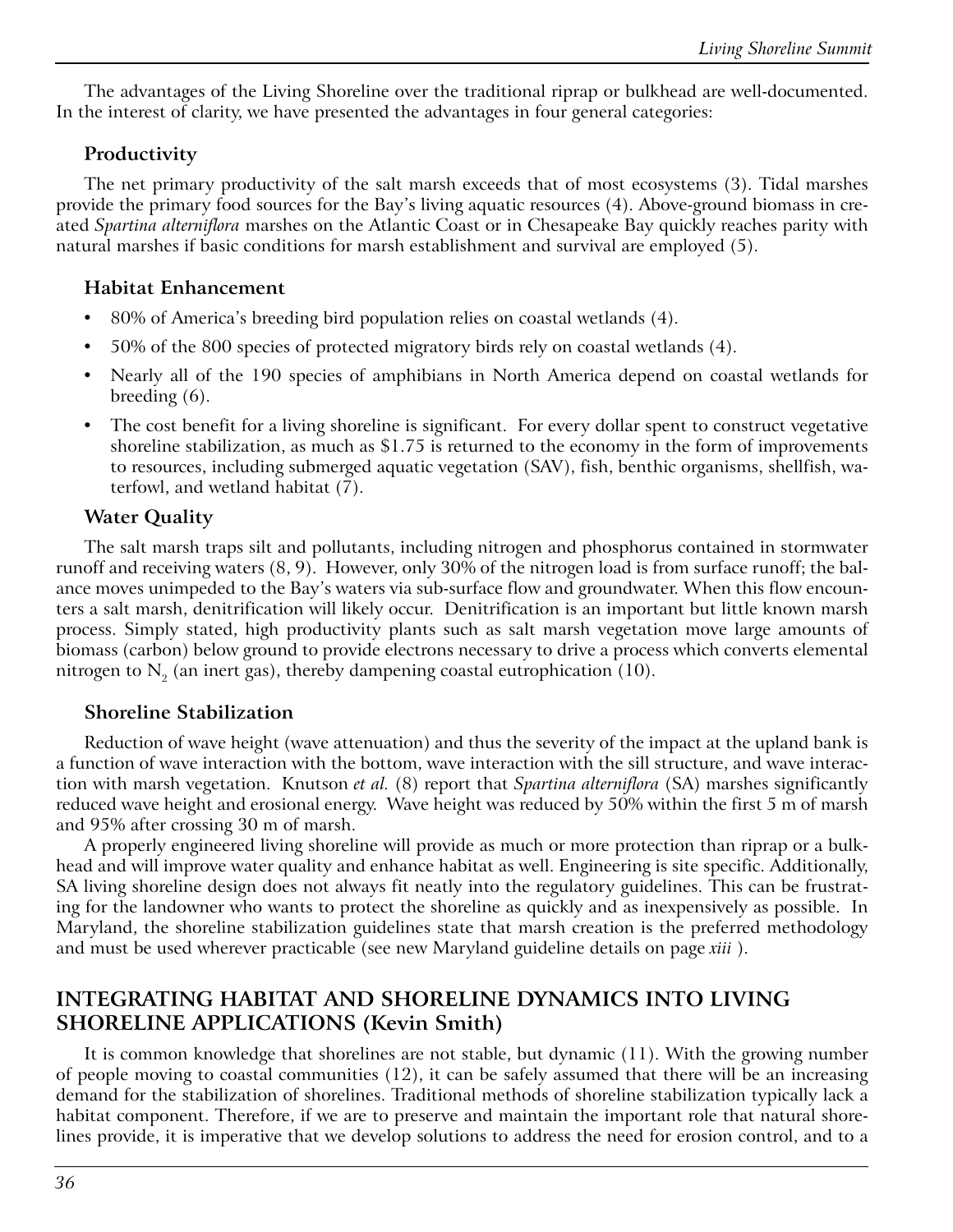greater extent, to address the historic and current loss of shoreline habitat. Living shoreline applications are a method to address this issue. The author defines living shorelines as "a concept based on an understanding and appreciation of the dynamic and inherent values that our natural shoreline would provide and applying those natural principles to shoreline enhancement and restoration projects."

The real challenge exists when we try to construct living shorelines in medium- and high-energy wave environments. Typically, this requires the use of some structural components. These structural components are often necessary to provide vegetation with an adequate growth environment. Further, we often overlook the fact that shorelines have been eroding naturally over time and this betrays a fundamental flaw with structured stabilizers (bulkheads and ripraps): What we see as a problem is actually a very important natural process and something critical to the bay's ecology. In some areas, the author notes that the Bay is sediment starved (in the case of sand), and erosion provides material to replenish shorelines and offshore bottoms. These sediments are critical to maintain existing beaches and near-shore sandy bottoms. Living shorelines offer the right balance between shoreline protection and the natural process of erosion. The concept of living shorelines is not a trouble-free strategy, particularly in medium and higherenergy environments (5). Determining adequate design for structures such as sills and breakwaters, while maintaining habitat function, can be very challenging and hence, is of great importance.

Structural components can be used successfully but must be constructed in a way that provides for habitat. Sills, for example, can do more harm to wildlife than good. Fish and crabs can get trapped behind sills and cannot escape when the tide ebbs. Hence, as above, project design must provide functional ecological benefits.

As with any project, it is imperative that landowners are involved in project goals and fully understand the project and performance they can expect. It is important to provide landowners with a reality check that, contrary to general beliefs, living shoreline projects may provide less protection than other more traditional approaches. They need to understand that shorelines are dynamic, requiring maintenance, such as the replacement of plants and/or sand, more commitment than traditional methods. Shoreline property owners need reasonable expectations within such a complex and dynamic system where success requires site-specific assessment prior to modifications and appropriate design for site characteristics. The key is to continue to develop, design, and place structures that are suitable for the environment, wildlife, and landowner goals.

## **NONSTRUCTURAL METHODS & MARSH SILLS: HOW EFFECTIVE ARE THEY IN VIRGINIA? (Karen Duhring)**

Qualitative field evaluations of 36 tidal marsh protection structures were conducted in 2004 and 2005 in six localities on the Northern Neck and Middle Peninsula of Virginia. Twenty-eight structures were placed adjacent to natural tidal marshes for marsh edge stabilization (marsh toe revetments). Eight were marsh sill projects with sand fill and planted tidal marshes. All of the structures were made with quarry stone and two structures included gabions (wire mesh cages) to contain the stone. Most of these projects were constructed after 2000.

The created marshes were up to forty feet wide with a target slope of 10 to 1. A majority of the projects were in low energy settings and most were in areas where the fetch was less than 0.5 mile. Some of these project sites also had considerable boat wake influence. Nine projects were in high energy settings, and 4 of these sites were in major tributaries with a fetch more than 5 miles. Baseline conditions before installation were not studied, but available information was obtained from permitting records (application drawings, photographs, environmental assessments).

Defining whether each project was effective or not was difficult because there were no standard parameters. The actual need for the structure was determined based on the apparent level of erosion protection needed. Structural integrity was considered sound if there were no visible changes in rock placement, no evidence of eroded marsh edges or upland banks, and no significant changes in wetland slope. Other parameters used to determine project effectiveness were the apparent health of natural and planted marsh vegetation, physical evidence and observations of tidal exchange in and out of the marsh (e.g., wrack lines,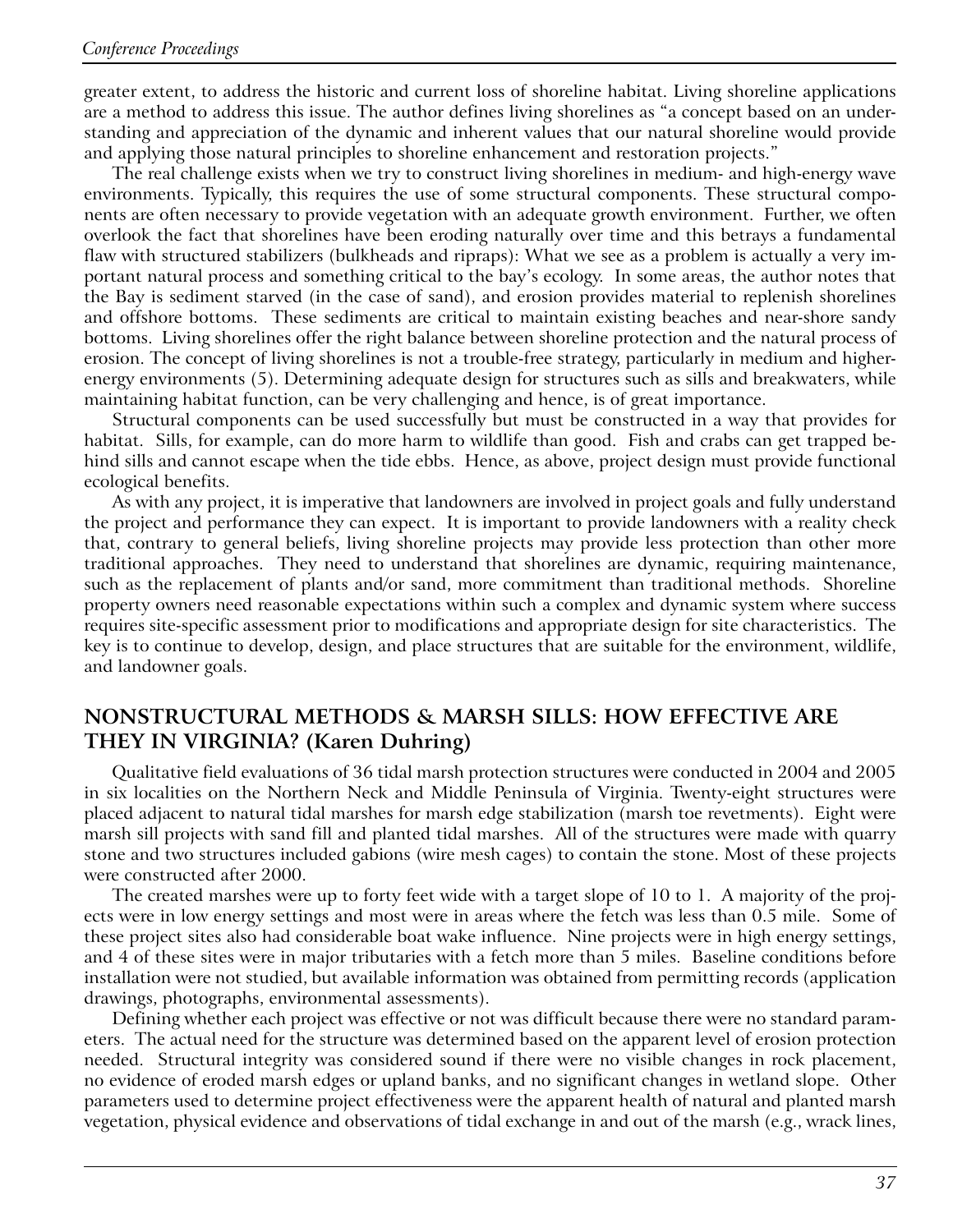dry and wet substrate), the crest height of the stone in relation to the mean high water elevation, and the vegetative transition between wetland and upland habitats.

The upland bank height was low (less than 5 feet) and baseline information indicated real or perceived erosion before installation in almost all of these projects. No active marsh or upland bank erosion was reported in only two cases where there was no apparent need to install any type of structure. Most of the stone structures remained in place with only minor structural damage or movement of rock. Sand placement remained stable with no visual signs of significant changes in marsh slope. Both the marsh edge stabilization structures and marsh sills were generally effective for reducing both marsh edge and upland bank erosion. Tidal exchange appeared to be adversely restricted at some of the large structures at medium energy settings. The marsh vegetation seemed to be healthy, but there were few physical indicators of tidal inundation and access for the movement of aquatic organisms was restricted along the entire length.

These projects were found to be most effective for fringing and embayed tidal marshes and less effective for spit marsh features with open water on two sides. The baseline erosion condition of the spit marshes continued in spite of structures at the marsh edge and planted marsh vegetation also failed. It is not clear why these projects were not as effective for this marsh type.

In addition to the survey of marsh structures, two nonstructural methods were monitored between 2000 and 2006 during routine site inspections and shoreline advisory evaluations. Planted tidal marshes without structures were generally not as effective for reducing upland bank erosion as planted marshes with sills. Although tidal marsh vegetation was successfully established in the intertidal area in some cases, the planted marshes were apparently not wide enough for wave and erosion reduction. The planted vegetation failed at sites where regular high tides reached the upland bank and where overhanging trees cast too much shade. The time of year for planting also mattered. Planted marshes completed in early spring were more successful than those planted later in the summer, probably due to heat stress. Anecdotal reports of grazing by mute swans were also received, similar to Canada geese.

Bank grading is another nonstructural practice in Virginia with and without erosion control structures at the toe of the graded banks. Presently, there are no guidelines for how to incorporate the intertidal area for a wide, planted marsh adjacent to graded upland banks. Boat wake and storm erosion continued at graded banks without a wide intertidal area. Functional riparian buffer habitats were not commonly restored on graded banks, although a dense cover of upland vegetation is recommended for additional bank stabilization and erosion protection particularly where storm waves may strike the bank.

The main finding from the study and observations mentioned was that low stone structures were the most effective for erosion protection where they were placed along the edge of wide, natural fringe marshes adjacent to low banks. Several practices were found to be less effective for reducing erosion or they adversely impacted habitat functions of the tidal marshes. For the marsh protection structures, tidal exchange within the marsh was sometimes restricted by tightly packed stone or the structure height. Structures placed adjacent to spit marsh features were also found to be less effective.

For the nonstructural methods, planted marshes were most successful where regular high tides do not reach the upland bank and when the vegetation was planted in early spring. Graded banks without a marsh terrace or a dense cover of riparian vegetation remained vulnerable to erosion and storm waves. Due diligence by property owners and contractors for routine inspections and repairs was another common factor in effective projects, both structural and nonstructural.

### **EVALUATION OF MARSH SILLS, GROINS AND EDGING PROJECTS ON MARYLAND'S EASTERN SHORE: A PILOT STUDY OF TALBOT COUNTY (Bhaskaran Subramanian)**

Maryland Eastern Shore RC&D Council, Inc. has been working on living shoreline projects for over 20 years (1987-2006) and has completed 258 projects. RC&D wanted to document the success of these projects so as to expand the knowledge base for the concept of living shorelines techniques as a viable erosion control alternative to conventional bulkheads and ripraps. A pilot study of 35 projects (marsh sills, groins, and edging) in Talbot County was conducted as a part of the effort. Parameters included slope of the bank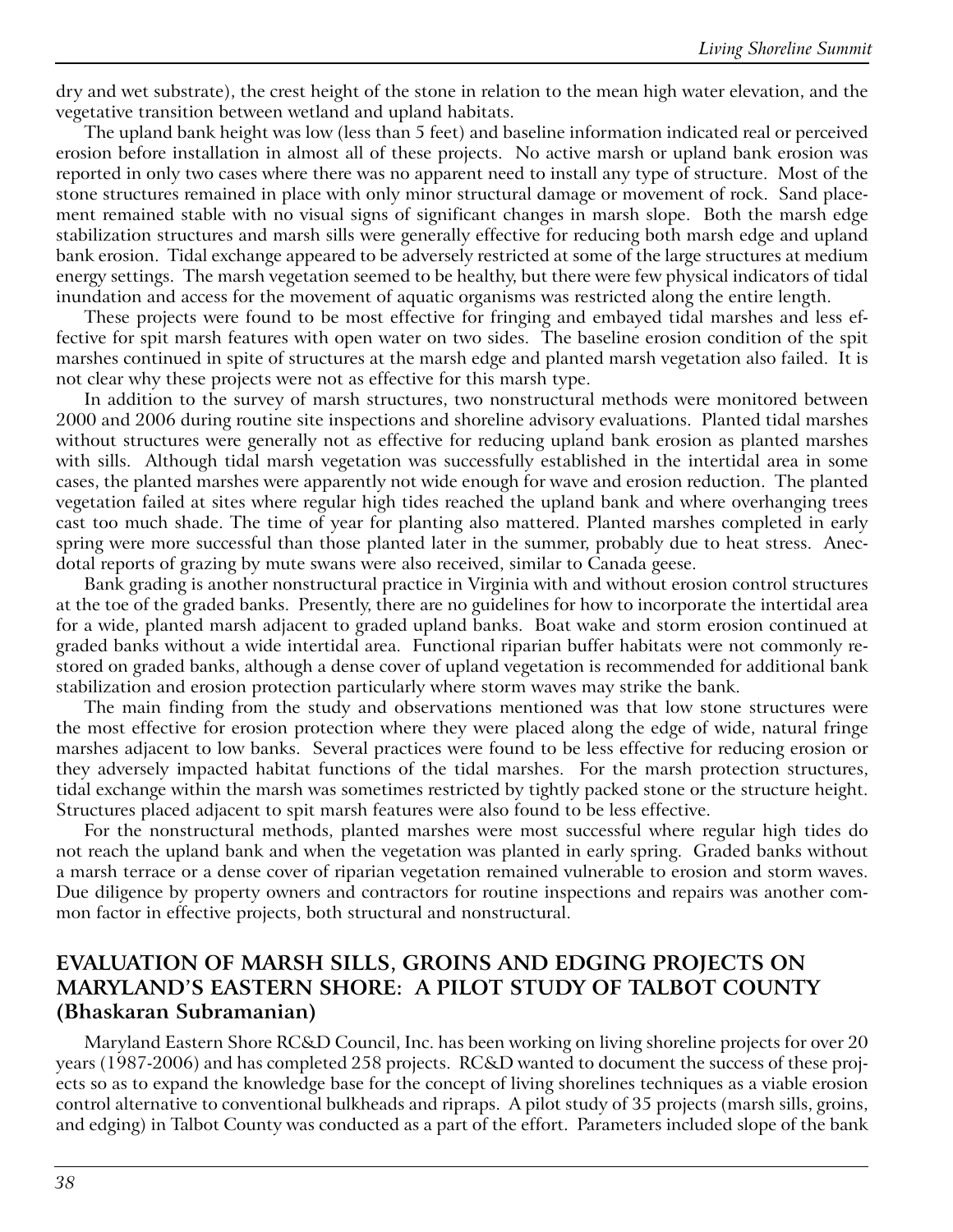(steep or flat as compared to as-build), bank condition (undercut/slumping), marsh erosion, structure type (sills/groins/edging), structure condition (displacement, sinking, or no change), and the presence/absence of plant species (other than the ones that were planted initially) were studied to assess the success of all projects. The study also involved the development of a Geographical Information System (GIS) database that could aid in decision-making for future projects.

 A Global Positioning System (GPS) unit was used in the field to collect and input data related to location and other parameters. A laser level was used to calculate the change in slope along the marsh fringes, and a camera was used to record the current status of the projects for comparative analysis.

After careful analysis of the data, it was found that 83% of banks inspected were stable (no undercut or slumping), and 74% of the marshes exhibited minimal erosion or no erosion. The stone structures in 71% of the projects were in excellent condition. Overall, 32 out of the 35 projects studied were ranked good or improved from initial conditions. Therefore, the pilot study results indicate that living shorelines have been used successfully for erosion control purposes. Further studies are needed to confirm the findings with additional data and analysis needed to determine impacts of fetch, energy of the system, and the role of design type to expand knowledge of living shoreline project success. Plans are in place to inspect the remaining projects in other counties.

# **PANEL CONCLUSION**

It can be concluded that design guidance for living shorelines projects is necessary for successful use of this technology. If designed properly, living shorelines have shown to be an appropriate tool for addressing erosion control issues in many cases. Project design is site specific and a combination of structural approaches (stone sills or breakwaters) with marsh plantings has been shown to be synergistically effective for both erosion protection and providing habitat for aquatic organisms. Though there is skepticism about using rock, it is imperative to understand that in most cases, rock acts as the first line of defense for marsh vegetation. A more robust database and further monitoring of existing projects are critical to understanding project design and possible site-specific success. Maintenance of living shorelines projects is critical. Overall, living shoreline technology can successfully be used for shoreline protection while providing essential habitat in many erosional areas.

# **REFERENCES**

- 1. Maryland Shorelines Online: Definitions; http://shorelines.dnr.state.md.us/definitions.asp
- 2. Chesapeake Bay Program. 2005. http://www.mgs.md.gov/coastal/pub/tidalerosionChesBay.pdf
- 3. Clark, J. 1974. The Conservation Foundation. Washington, D.C. 191 pp.
- 4. Kesselheim, A.S. and B.E. Slattery. 1995. WOW! The Wonders of Wetlands: An Educator's Guide. Environmental Concern Inc.: St. Michaels, MD and The Watercourse: Bozeman, MT. 278 pp.
- 5. Matthews, G.A. and T.J. Minello. 1994. Technology and Success in Restoration, Creation, and Enhancement of *Spartina alterniflora* marshes in the United States: Volume 1 – Executive Summary and Annotated Bibliography. U.S. Department of Commerce: National Oceanic and Atmospheric Administration, Coastal Ocean Office. 71 pp.
- 6. Hammer, D.A. 1997. Creating Freshwater Wetlands. Lewis Publishers, Inc. Chelsea, MI. 298 pp.
- 7. U.S. Army Corps of Engineers. 1990. Chesapeake Bay Shoreline Erosion Study. Department of the Army, U.S. Army Corps of Engineers, Baltimore, MD, USA. 111 pp.
- 8. Knutson, P.L., R.A. Brochu, W.N. Seelig, and M. Inskeep. 1982. Wave Damping in *Spartina alterniflora* Marshes. Wetlands. 2:87-104.